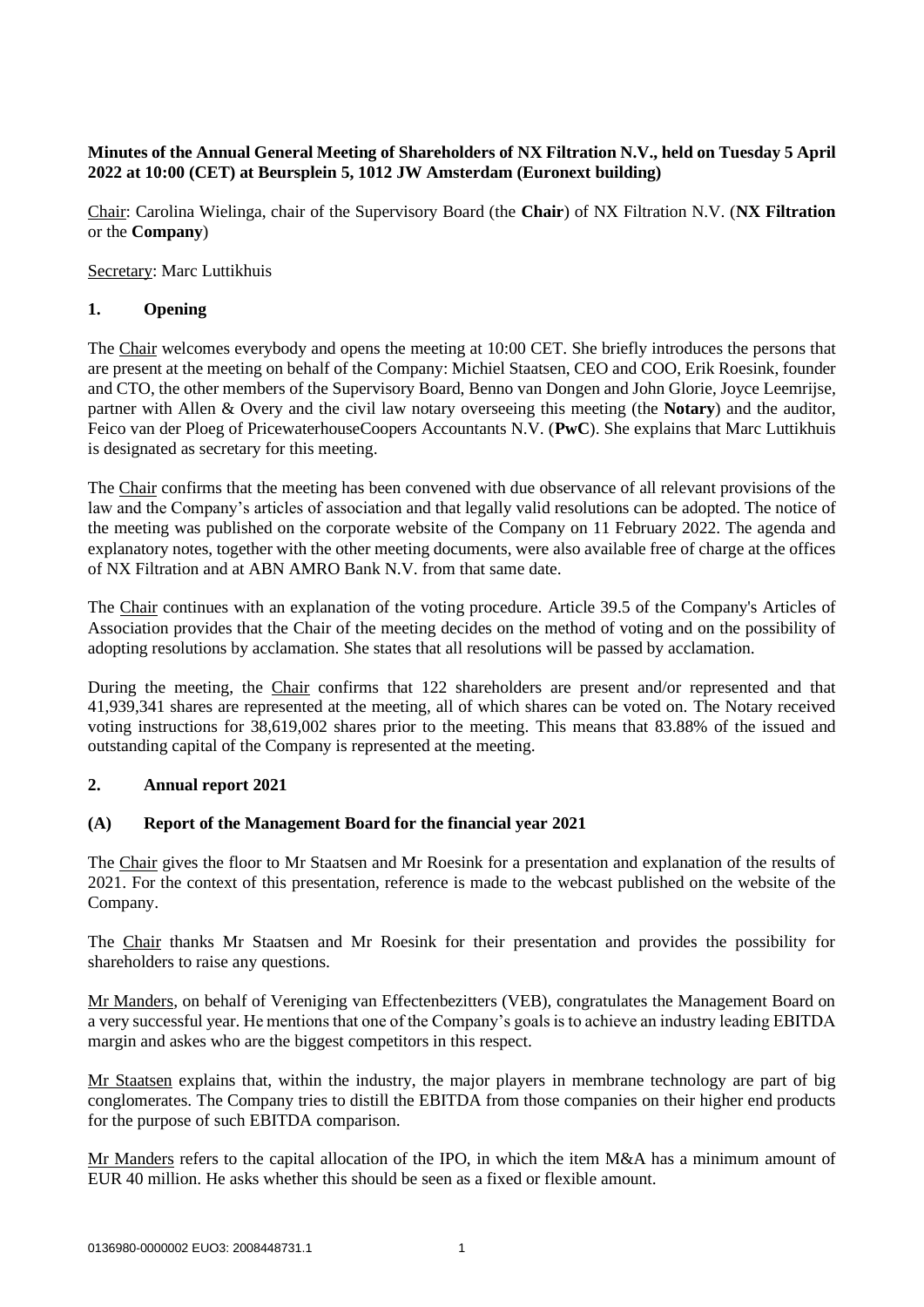Mr Staatsen explains that the primary purpose of M&A, if any, is to target companies that will help the Company accelerate the roll-out or distribution of its direct nanofiltration products. The numbers as presented at IPO could be considered as flexible, rounded numbers and will very much depend on the specific situation at hand.

Mr Manders notes that the M&A candidates mostly concern sales channels and asks whether the Management Board could elaborate a bit more on the M&A candidates, for example whether they should be profitable prior to a takeover.

The Chair states that these questions are rather specific. She explains that it concerns strategic M&A and that the Company will obviously look at potential targets when they come across, including their profitability.

Mr Manders finally asks whether pilot incomes also include rent and/or sales income, and whether this covers the full costs of the pilots.

Mr Staatsen explains that the pilots are extremely important for the Company in order to make the customers familiar with the products. Rental fee, based on commercial tariffs, is typically charged to obtain commitment from the customers.

Mr Lemoine asks when the Company expects that the cash flow situation will be positive.

The Chair answers that it is not possible to make any statements with respect to the outlook of the Company, other than already shared during the presentation.

Mr Staatsen adds that the proceeds of the IPO are used for further expansion, for example for the construction of the new factory.

Mr Lemoine then asks at which level the Company positions its product in terms of quality; at the high end, middle or low end.

Mr Roesink explains that the Company's product is very unique as it provides an alternative for current system set-ups that combine multiple traditional technologies. Mr Staatsen adds that with respect to the market for micropollutants removal for sweet water, the Company is positioned at the highest end.

The Chair establishes that there are no further questions, and proceeds with agenda item 2B.

### **(B) Remuneration report for the financial year 2021**

The Chair explains that the remuneration report for 2021 is discussed and presented for an advisory vote. The Company has drawn up the remuneration report 2021, including an overview of remuneration to individual members of the Management Board and Supervisory Board, in accordance with the statutory requirements. Reference is made to the separate remuneration report and to the pages 94 through 97 of the Annual Report 2021. She briefly explains the key elements of the remuneration report for 2021: (i) the Remuneration Policy, (ii) the main components of the remuneration of the members of the Management Board and (iii) the remuneration of the members of the Management Board and Supervisory Board over 2021.

### *The Remuneration Policy*

The Company has a Remuneration Policy that takes into account performance targets related to, for example growth, innovation and sustainability. Future Management Board members may be entitled to variable remuneration. Such variable remuneration will be higher when targets are exceeded and no variable remuneration is payable if targets are not met. This helps to ensure the alignment of the interests of new Management Board members with that of the Company's stakeholders and create a true pay-for-performance culture. Furthermore, the Remuneration Policy is designed in a way that the members of the Management Board are not encouraged to take or stimulate inappropriate risks. The current members of the Management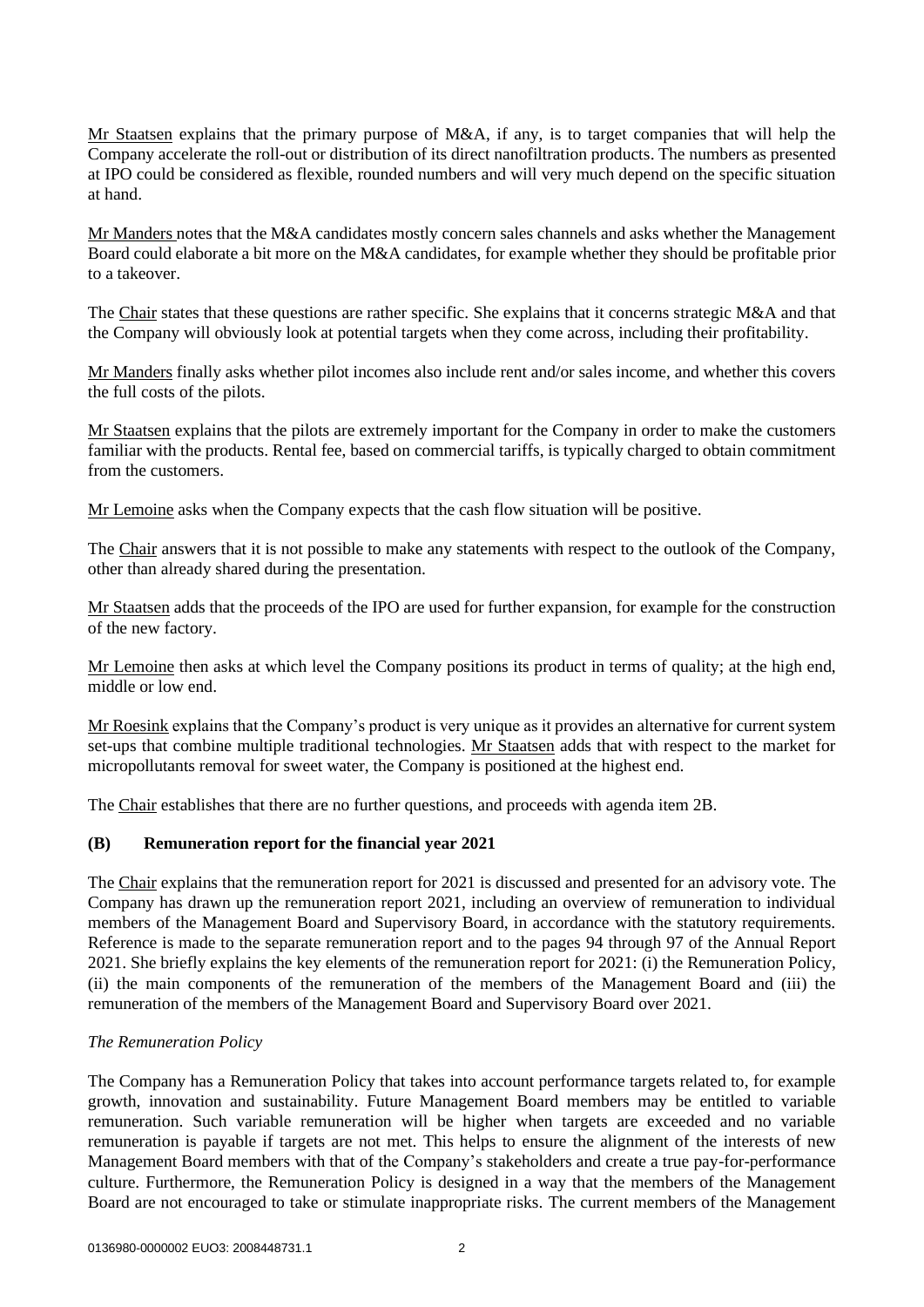Board are not entitled to any variable remuneration. They indirectly participate in the share capital of NX Filtration through depository receipts for shares that they already held for a significant amount of time prior to the IPO.

The Remuneration Policy enables the Supervisory Board to determine at its sole discretion that new members of the Management Board become entitled to a short-term incentive, which consists of cash only. In setting the performance targets of the future short-term incentives, if any, the Supervisory Board will take into account the Company's strategy and medium- and long-term objectives, amongst which revenue growth, scale-up of production, market penetration and increasing profitability, and ESG-criteria. The Company is currently in the process of determining such criteria.

The Company intends to implement a participation plan (LTIP) in order to attract and retain the best available personnel to serve as member of the Management Board in the future and to align their economic interests directly with those of its shareholders. It is anticipated that new members of the Management Board will be invited to receive a conditional award of Ordinary Shares under the plan, at the sole discretion of the Supervisory Board. The vesting of an award is subject to the achievement of predetermined financial and nonfinancial (including ESG) performance conditions set by the Supervisory Board on a yearly basis.

#### *The main components of the remuneration of the members of the Management Board*

The remuneration of the members of the Management Board consists of the following components: annual base pay and pension and other benefits. The annual base pay represents a fixed cash remuneration consisting of the base salary including holiday allowance. Members of the Management Board are generally eligible to participate in a pension plan and for a range of other emoluments. As is customary, the Company has arranged and paid for a directors and officers liability insurance for the members of the Management Board. The notice period for the members of the Management Board is three months and for the Company six months, subject to corporate law obligations. The service agreement of Mr Staatsen contains severance provisions which provide for compensation for the loss of income resulting from a termination of employment at the initiative of the Company, of six months' base compensation, subject to certain conditions such as that the termination is not based on seriously culpable acts or negligence. The service agreement of Mr Roesink does not contain any provisions providing for benefits upon termination of employment.

#### *Management Board remuneration over 2021*

The total amount of remuneration of the members of the Management Board for the financial year 2021 comprised EUR 302,971. For the financial year 2021, the gross annual base salary of Mr Staatsen comprised of EUR 153,023 and the total gross annual base salary of Mr Roesink comprised of EUR 143,253. In the financial year 2021, the Company paid EUR 6,695 as pension contribution for Mr Staatsen. The members of the Management Board were not entitled to variable remuneration in 2021.

#### *Supervisory Board remuneration over 2021*

The compensation for the Chair of the Supervisory Board has been set at EUR 50,000 per year and the compensation for Mr Van Dongen has been set at EUR 30,000 per year. Mr Glorie is employed by Infestos and does not receive compensation for his Supervisory Board activities.

The Chair establishes that there are no questions. She then continues with the voting for this agenda item 2B and asks whether there are any persons who are against the proposal or wish to abstain.

The Notary mentions that she received proxies with voting instructions for 1,445,273 votes against and 2,815 votes abstained.

The Chair then states and confirms that the votes on all other shares are in favour of the resolution and she concludes that the General Meeting approved the remuneration report as included in the Annual Report 2021.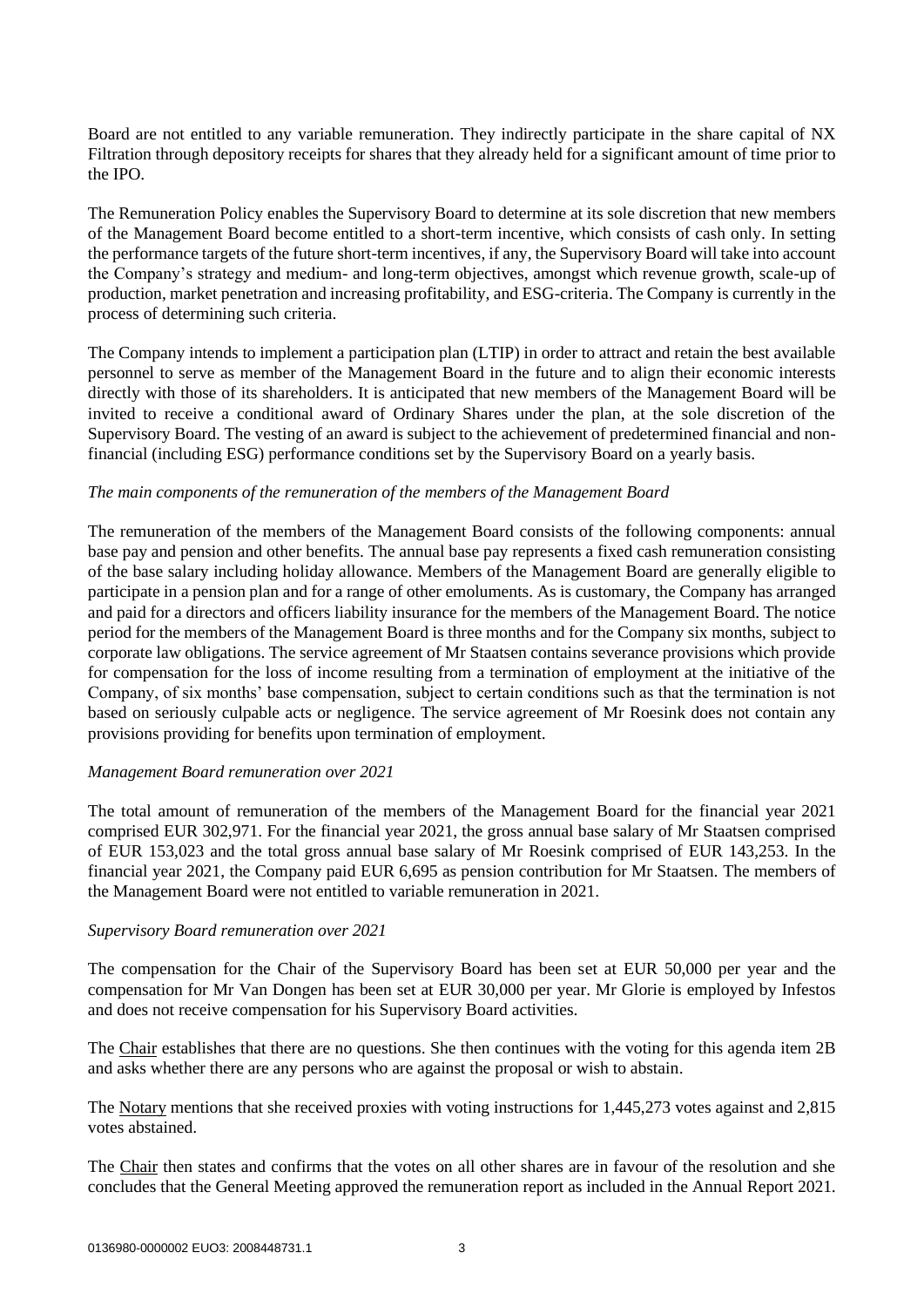## **3. Proposal to adopt the financial statements for the financial year 2021**

The Chair informs the shareholders that the financial statements for the financial year 2021 as drawn up by the Management Board have been approved by the Supervisory Board and have been audited by PwC. PwC issued an unqualified auditor's opinion in respect of the financial statements. The loss as shown in the financial statements for the financial year 2021 amounts to EUR 11,354,000 and will be recognized in retained earnings.

Mr Van der Ploeg of PwC provides a brief explanation of the manner in which the audit was carried out at NX Filtration. With respect to materiality, he notices that the materiality for 2021 has been set at EUR 240,000, based on total assets deducted with cash and banks. The scope has been set at 100%, being both NX Filtration N.V. and NX Filtration B.V. He addresses each of the following three key audit matters: (i) capitalization of development costs, (ii) accuracy of outgoing payments and (iii) tax deductibility of the IPO costs. The three fraud risks that have been assessed are (i) management override of controls, (ii) risk of fraud and revenue recognition and (iii) accuracy of outgoing payments. With respect to the going concern, among other things, it has been assessed whether management took into account all relevant aspects in preparing the financial statements. PwC conquers with the fact that the financial statements are prepared on the basis of going concern. He concludes with a confirmation that PwC only performs audit (related) procedures with respect to the Company and no other services.

The Chair establishes that there are no questions. She then continues with the voting for this agenda item 3 and asks whether there are any persons who are against the proposal or wish to abstain.

The Notary mentions that she received proxies with voting instructions for 1,590 votes against and 2,265 votes abstained.

The Chair then states and confirms that the votes on all other shares are in favour of the resolution and she concludes that the financial statements for the financial year 2021 are adopted.

# **4. Discharge from liability**

The Chair explains that the granting of discharge to the members of the Management Board and to the members of the Supervisory Board have been placed on the agenda as separate items, as also prescribed by the Corporate Governance Code and article 30 of the articles of association of the Company. Under agenda item 4A, it is proposed to the General Meeting to grant discharge to the members of the Management Board for the management conducted by them in 2021. Under agenda item 4B, it is proposed to the General Meeting to grant discharge to the members of the Supervisory Board for their supervision of the management conducted by the Management Board. This release from liability for both the members of the Management Board and the members of the Supervisory Board, if granted, will be limited to everything evident from the financial statements, the annual report or information otherwise disclosed to the General Meeting prior to the adoption of the financial statements for 2021.

The Chair establishes that there are no questions. She then continues with the voting for agenda item 4A and asks whether there are any persons who are against the proposal or wish to abstain.

The Notary mentions that she received proxies with voting instructions for 682,190 votes against and 4,132 votes abstained for agenda item 4A.

The Chair then states and confirms that the votes on all other shares are in favour of the resolution and she concludes that discharge has been granted to the members of the Management Board. She continues with the voting for agenda item 4B and asks whether there are any persons who are against the proposal or wish to abstain.

The Notary mentions that she received proxies with voting instructions for 682,190 votes against and 5,132 votes abstained for agenda item 4B.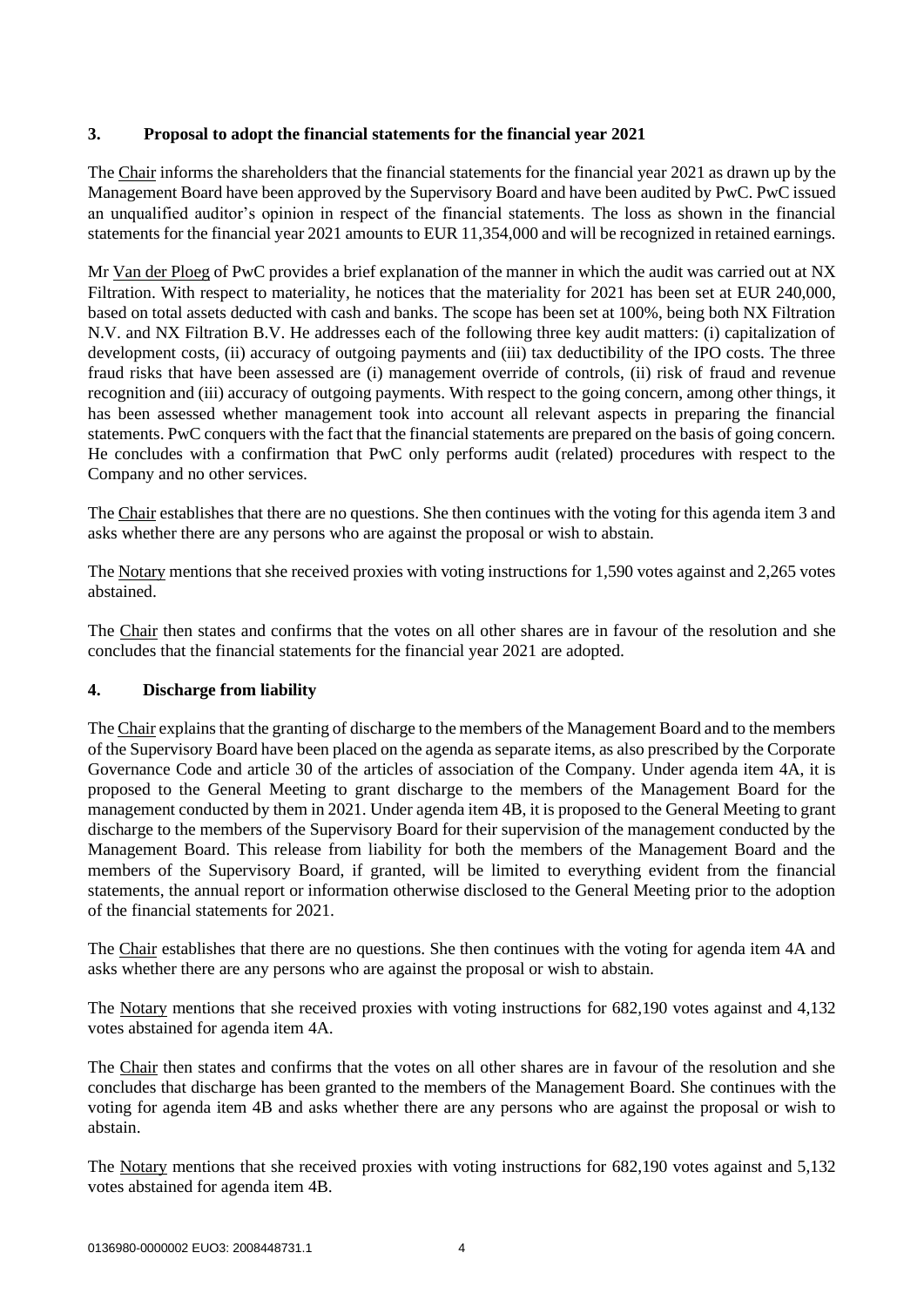The Chair then states and confirms that the votes on all other shares are in favour of the resolution and she concludes that discharge has been granted to the members of the Supervisory Board.

### **5. Appointment of new member of the Management Board**

### **(A) Appointment of Mr Marc Luttikhuis as member of the Management Board**

The Chair states that it is proposed to the General Meeting to appoint Mr Marc Luttikhuis as member of the Management Board, based on a binding nomination by the Supervisory Board. There has been a vacancy for the position of CFO within the Management Board as of the listing of the Company on Euronext Amsterdam and filling this vacancy was top priority for the Company as it transformed from a privately held company to a public listed company. In view of the many competencies required, the Company made use of a leading executive search firm, Amrop. The Company instructed Amrop to include as many female candidates in the selection process as possible who could possibly fit the profile of the CFO. Unfortunately, finding a suitable female candidate turned out to be a challenge in the end due to various reasons. Amrop proposed a wide variety of male and female candidates and Mr Luttikhuis has been assessed to be the best candidate.

Mr Luttikhuis is 46 years old and he previously held positions at Brink Group (leading global manufacturer of towing systems in the automotive industry) and Heuver (leading European tyre wholesaler), with responsibility for finance, IT, HR and procurement functions. He has a broad financial background with a strong track record of performance improvements and will play a key role in achieving the Company's ambitions. Mr Luttikhuis is a Dutch national and holds a degree in Business Economics, Management & Organization from the University of Groningen, the Netherlands.

Mr Luttikhuis briefly introduces himself.

The Chair confirms that the Company is convinced that Mr Luttikhuis, as a person and a professional, can make an important contribution to the future strategy of the Company and its implementation. She explains that it is proposed to the General Meeting to appoint Mr Luttikhuis in accordance with this nomination by the Supervisory Board for a period of four years, ending at the close of the Annual General Meeting of Shareholders to be held in 2026. Reference is made to the agenda and explanatory notes for the information regarding his remuneration. She then provides the possibility for shareholders to raise any questions.

Mr Manders has a couple of questions about the sign-on bonus of Mr Luttikhuis. He asks whether it is correct that Mr Luttikhuis will acquire a sign-on bonus of EUR 300,000, what the motivation is and whether this is an initiative from the Company or the major shareholder, Infestos.

The Chair confirms that Mr Luttikhuis will acquire a sign-on bonus of EUR 300,000 as to be discussed under agenda item 5B and that it has been initiated by the Company. The Company has received from Infestos Holding E B.V.

Mr Manders states that this can give appearance of a conflict of interest between the new CFO and the major shareholder and he asks for the steps taken by the Supervisory Board in this respect.

The Chair answers that the Supervisory Board is of the opinion that this does not constitute a conflict of interest between the CFO and Infestos. The CFO has made an agreement with the Company and not with Infestos. The agreement between Infestos and the Company, pursuant to which Infestos transferred shares to the Company for the purposes of the equity incentive of Mr Luttikhuis, has been approved by the entire Supervisory Board as a related party transaction under the Related Party Transaction Policy of the Company.

The Chair establishes that there are no further questions. She then continues with the voting for this agenda item 5A and asks whether there are any persons who are against the proposal or wish to abstain.

The Notary mentions that she received proxies with voting instructions for no votes against and 2,805 votes abstained.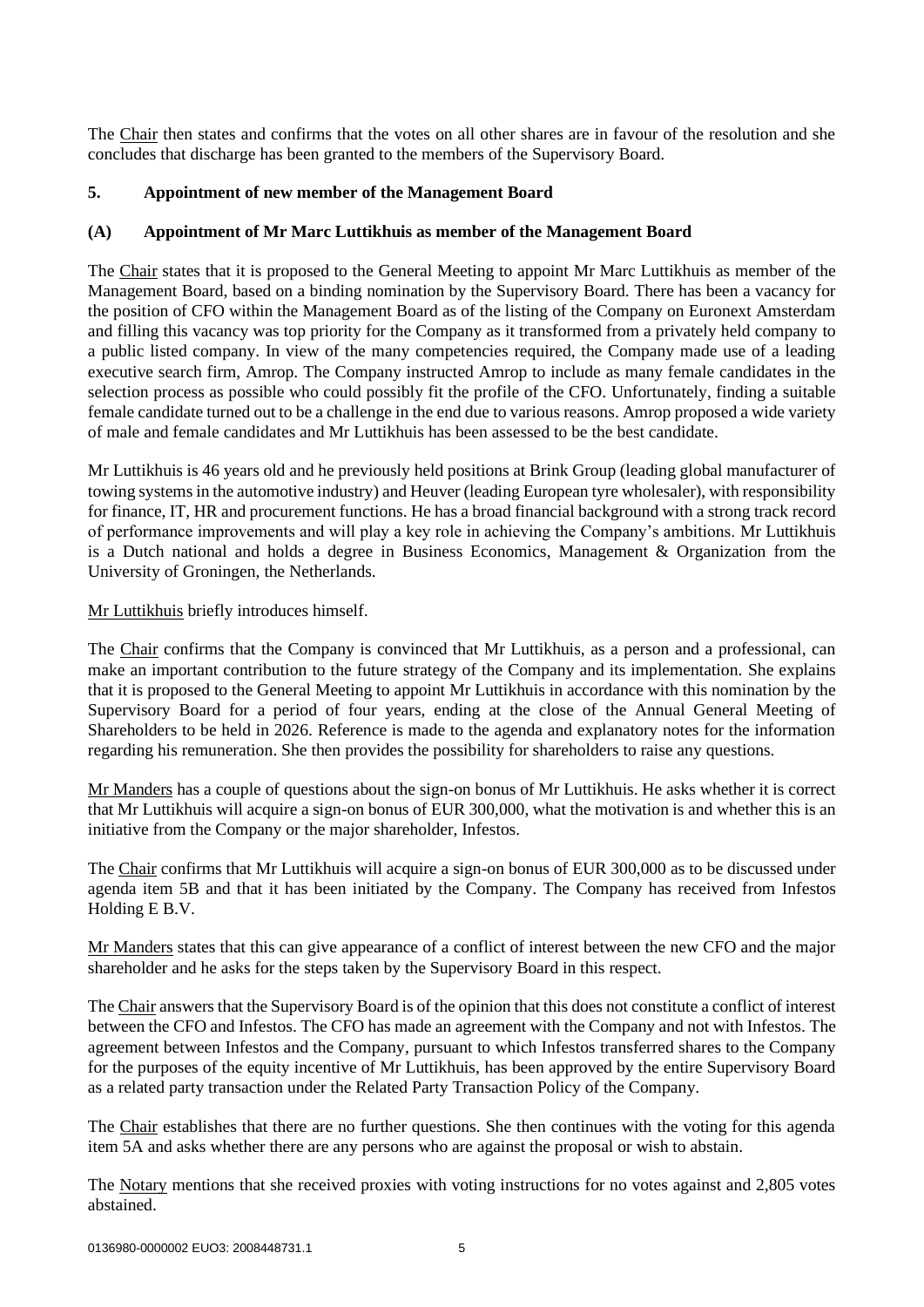The Chair then states and confirms that the votes on all other shares are in favour of the resolution and she concludes that the General meeting appointed Mr Luttikhuis as member of the Management Board.

### **(B) Sign-on bonus in shares**

The Chair continues to explain that the majority shareholder, Infestos Holding E B.V., has given the Company support and thereafter the Company agreed on a sign-on equity incentive with Mr Luttikhuis. For this purpose, Infestos Holding E B.V. has transferred a number of ordinary shares in the capital of the Company to the Company for no consideration, with a value of EUR 300,000. These ordinary shares have been delivered to a designated securities account at ABN AMRO held by the Company for the benefit of Mr Luttikhuis, but which he will not have access to because the ordinary shares are subject to customary lock-up provisions, that have been agreed between the Company and Mr Luttikhuis. Furthermore, the Company and Mr Luttikhuis agreed on certain other key terms of the sign-on equity incentive, such as the method of delivery, pricing, and leaver provisions. An important part of the discussions on the establishment of the sign-on equity incentive between Mr Luttikhuis and the Company is the fact that he was requested to commit to an investment in the Company's ordinary shares in the amount of the payroll tax component. Mr Luttikhuis has paid EUR 148,500, being 49.50% of the gross value of the equity incentive, to the Company for any tax due, including payroll taxes and social security contributions, other than employee insurance contributions. The lock-up of the ordinary shares under the sign-on equity incentive will be three years where 1/3 of the ordinary shares will be released each year and the leaver provisions provide for a re-delivery of the ordinary shares if he is a bad-leaver. If Mr Luttikhuis is a good leaver he will be entitled to a pro-rata portion of the shares subject to the lock-up.

The agreement between Infestos Holding E B.V. and the Company has been approved by the entire Supervisory Board as a related party transaction under the Related Party Transaction Policy of the Company.

The Chair establishes that there are no questions. She then continues with the voting for this agenda item 5B and asks whether there are any persons who are against the proposal or wish to abstain.

The Notary mentions that she received proxies with voting instructions for 4,717,926 votes against and 3,955 votes abstained.

The Chair then states and confirms that the votes on all other shares are in favour of the resolution and she concludes that the General Meeting approved the sign-on bonus in shares for Mr Luttikhuis.

### **6. Proposal to authorize the Management Board to resolve that the Company may acquire its own shares**

The Chair states that is proposed to authorise the Management Board, subject to the approval of the Supervisory Board, to cause the Company to acquire its own shares up to a maximum of 10% of the issued capital of the Company as per the date of this meeting, either through a purchase on the stock exchange or otherwise at a price, excluding expenses, not lower than the nominal value of the shares and not higher than the opening price on Euronext Amsterdam on the day of purchase plus 10%. This authorisation will be granted for a period of 18 months following the date of this meeting, i.e. until and including 5 October 2023.

The Chair establishes that there are no questions. She then continues with the voting for this agenda item 6 and asks whether there are any persons who are against the proposal or wish to abstain.

The Notary mentions that she received proxies with voting instructions for 230 votes against and 3,365 votes abstained for agenda item 6.

The Chair then states and confirms that the votes on all other shares are in favour of the resolution and she concludes that the General Meeting approved the authorisation of the Management Board to resolve that the Company may acquire its own shares.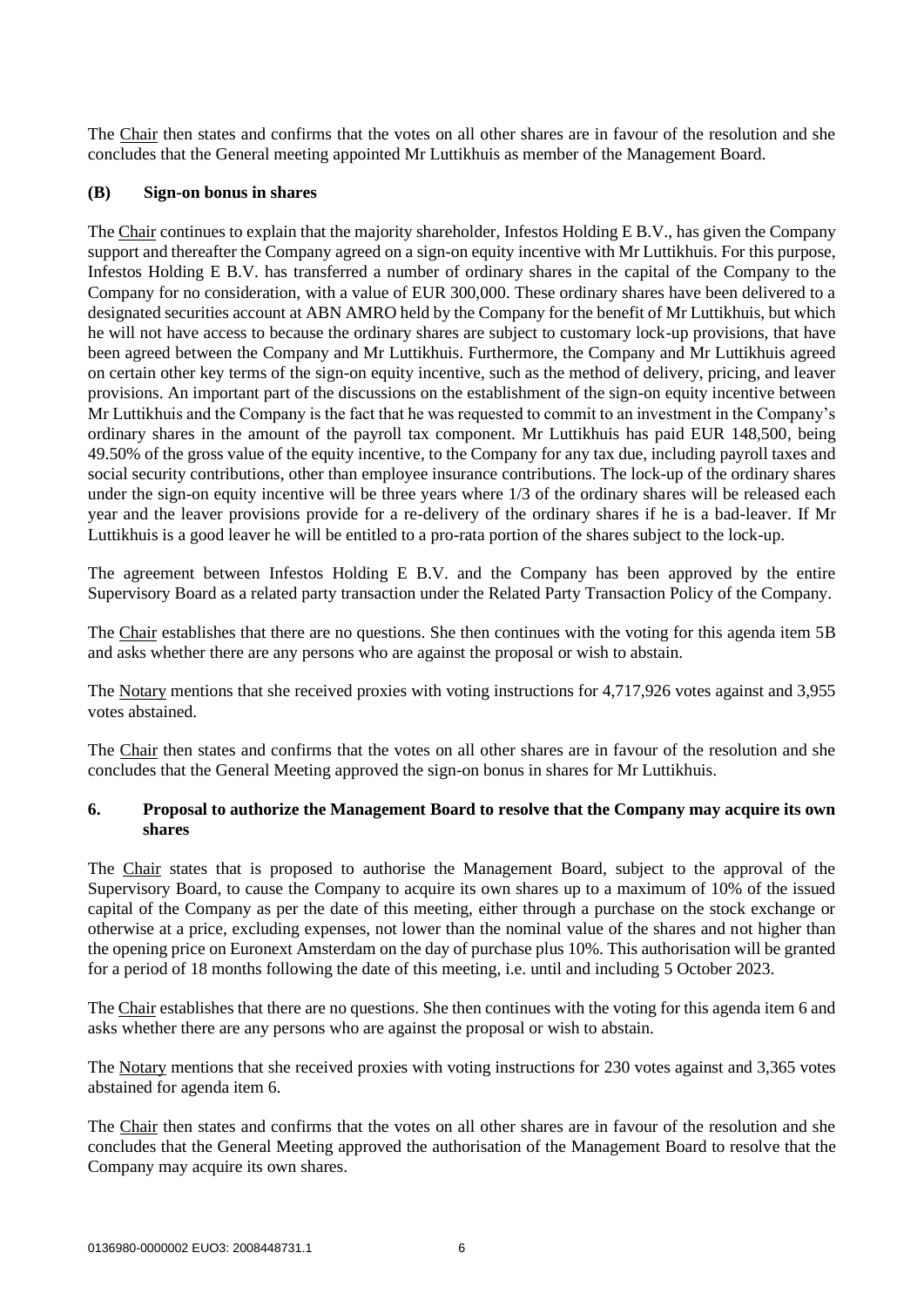## **7. Proposal to designate the Management Board as competent body to issue shares and to limit or exclude pre-emptive rights**

The Chair states that it is proposed to designate the Management Board as the competent body to issue shares and/or grant rights to subscribe for shares and to limit or exclude pre-emptive rights of existing shareholders up to a maximum of 20% of the issued share capital of the Company as per the date of this meeting. This authorisation will be granted for a period of three years following the date of this meeting, i.e. until and including 5 April 2025. A resolution by the Management Board will require the approval of the Supervisory Board.

Mr Manders mentions that the VEB considers requested period of three years as a long period and asks why it is proposed to designate the Management Board as competent body in this respect for a period of three years instead of one year.

The Chair explains that the proposal provides the Company the flexibility that it is currently looking for.

The Chair establishes that there are no further questions. She then continues with the voting for this agenda item 7 and asks whether there are any persons who are against the proposal or wish to abstain.

Mr Manders confirms that the VEB votes against this agenda item.

Mr Lemoine also confirms that he votes against this agenda item.

The Notary mentions that she received proxies with voting instructions for 7,958,174 votes against and 3,265 votes abstained for agenda item 7.

The Chair then states and confirms that the votes on all other shares are in favour of the resolution and she concludes that the General meeting approved the designation of the Management Board as competent body to issue shares and to limit or exclude pre-emptive rights.

# **8. Proposal to appoint the external auditor for the financial years 2022 and 2023**

The Chair explains that the General Meeting of Shareholders charges an external auditor with the task of auditing the financial statements of the Company. PwC was appointed as external auditor of the Company for the financial year 2021. With a view to the expiry of the term of appointment, the performance of the auditor was evaluated by the Management Board and the Supervisory Board in 2021. The Management Board and the Supervisory Board are of the opinion that PwC is able to form an independent opinion of all matters that are within the scope of its audit engagement. In addition, there is a good balance between the effectiveness and efficiency of the acts performed, for example in relation to auditing costs, risk management and reliability. On this basis, the Supervisory Board proposes to reappoint PwC with the auditing of the financial statements for the financial years 2022 and 2023.

The Chair establishes that there are no questions. She then continues with the voting for this agenda item 8 and asks whether there are any persons who are against the proposal or wish to abstain.

The Notary mentions that she received proxies with voting instructions for 1,311,619 votes against and 3,319 votes abstained for agenda item 8.

The Chair then states and confirms that the votes on all other shares are in favour of the resolution and she concludes that the General Meeting approved the appointment of PwC as external auditor for the financial years 2022 and 2023.

### **9. Any other business**